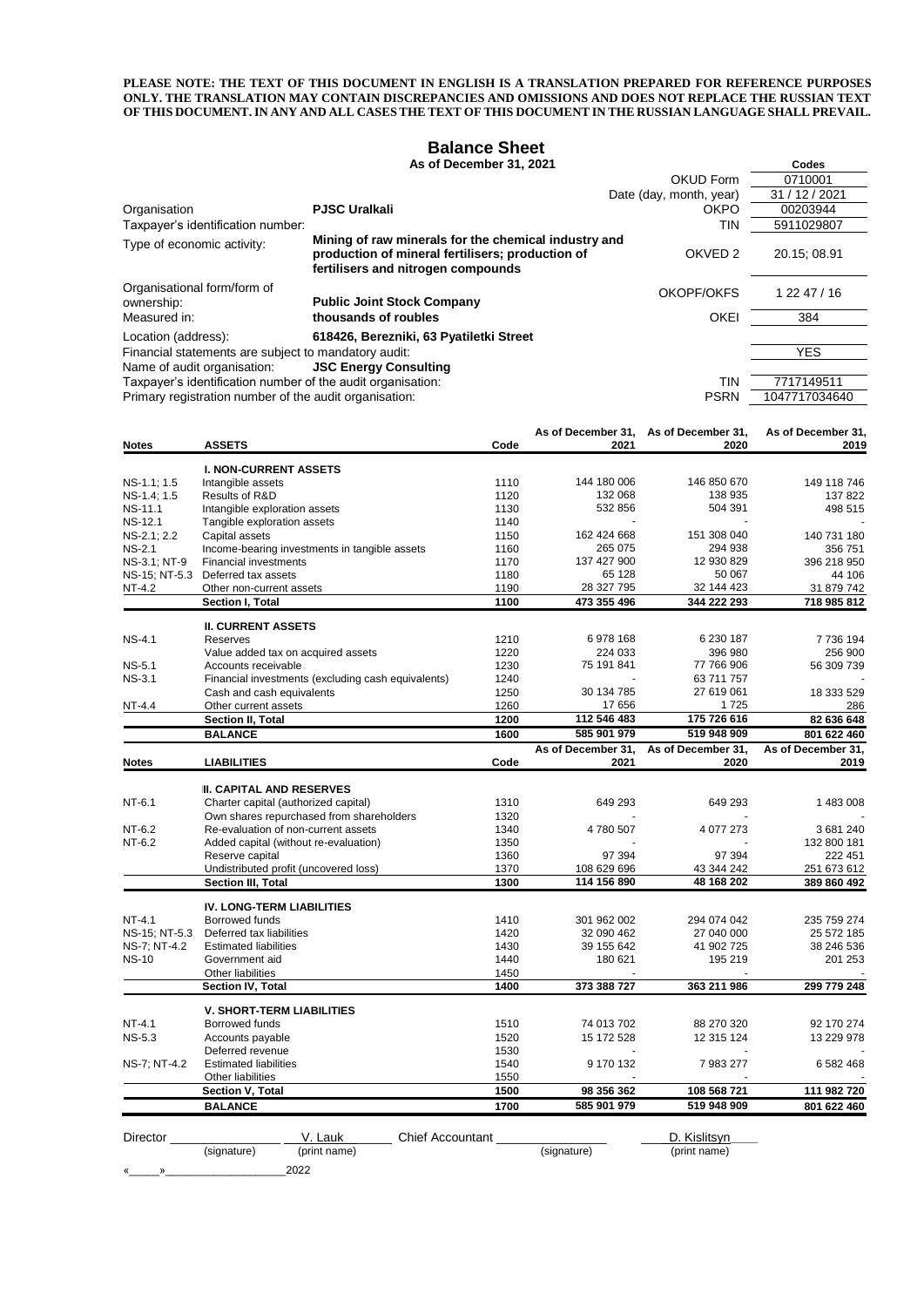## **Profit and Loss Statement**

 **For January-December 2021 Codes**

|                                           | <b>FUI JAINAI V-DECENNEI ZUZ I</b>                                                                                                             |                         | vuuts          |
|-------------------------------------------|------------------------------------------------------------------------------------------------------------------------------------------------|-------------------------|----------------|
|                                           |                                                                                                                                                | <b>OKUD Form</b>        | 0710002        |
|                                           |                                                                                                                                                | Date (day, month, year) | 31 / 12 / 2021 |
| Organisation                              | <b>PJSC Uralkali</b>                                                                                                                           | <b>OKPO</b>             | 00203944       |
| Taxpayer's identification number:         |                                                                                                                                                | TIN                     | 5911029807     |
| Type of economic activity:                | Mining of raw minerals for the chemical industry and<br>production of mineral fertilisers; production of<br>fertilisers and nitrogen compounds | OKVED <sub>2</sub>      | 20.15:08.91    |
| Organisational form/form of<br>ownership: | <b>Public Joint Stock Company</b>                                                                                                              | OKOPF/OKFS              | 1 22 47 / 16   |
| Measured in:                              | thousands of roubles                                                                                                                           | <b>OKEI</b>             | 384            |

| <b>Notes</b>               | Indicator                                                                                            | Code | For January-<br>December 2021 | For January-<br>December 2020 |
|----------------------------|------------------------------------------------------------------------------------------------------|------|-------------------------------|-------------------------------|
| $NT-5.1; 8$                | Revenue                                                                                              | 2110 | 268 989 512                   | 154 661 798                   |
| NS-6; NT-5.1;5.2;8         | Net cost of sales                                                                                    | 2120 | (52 136 478)                  | (50 278 357)                  |
|                            | Gross profit (loss)                                                                                  | 2100 | 216 853 034                   | 104 383 441                   |
| NS-6; NT-5.2               | Selling expenses                                                                                     | 2210 | (33434294)                    | (29 017 989)                  |
| NS-6; NT-5.2               | Administrative expenses                                                                              | 2220 | (10660289)                    | (10 276 757)                  |
|                            | Profit (loss) from sales                                                                             | 2200 | 172 758 451                   | 65 088 695                    |
| NT-5.1                     | Income from participation in other organisations                                                     | 2310 | 1 371 806                     | 2 204 955                     |
|                            | Interest receivable                                                                                  | 2320 | 810 330                       | 3 079 615                     |
| NT-4.1                     | Interest payable                                                                                     | 2330 | (11763087)                    | (13354993)                    |
|                            | Government aid                                                                                       | 2335 | 40 683                        | 14 174                        |
| NS-14.1; NT-5.1;<br>NT-4.4 | Other revenue                                                                                        | 2340 | 8 210 841                     | 963 286                       |
| NS-14.2; NT-5.1            | Other expenses                                                                                       | 2350 | (12747590)                    | (52302285)                    |
|                            | Profit (loss) before taxation                                                                        | 2300 | 158 681 434                   | 5 693 447                     |
|                            | Profit tax                                                                                           | 2410 | (26076468)                    | (1079151)                     |
|                            | including:                                                                                           |      |                               |                               |
| NT-5.3                     | Current profit tax                                                                                   | 2411 | (26647904)                    | (1041694)                     |
| NS-15; NT-5.3              | Deferred profit tax                                                                                  | 2412 | 571 436                       | (37 457)                      |
| <b>NS-14.3</b>             | Miscellaneous                                                                                        | 2460 | (5691620)                     | (2599298)                     |
| NT-6.3                     | Net profit (loss)                                                                                    | 2400 | 126 913 346                   | 2 014 998                     |
|                            | Result of re-evaluation of non-current assets not included in<br>the net profit (loss) of the period | 2510 | 868 424                       | 501 309                       |
|                            | Result of other operations not included in the net profit (loss)<br>of the period                    | 2520 |                               |                               |
|                            | Profit tax from operations the result of which is not included                                       | 2530 |                               |                               |
|                            | in the net profit (loss) of the period                                                               |      | (143378)                      | (82765)                       |
|                            | Total financial result of the period                                                                 | 2500 | 127 638 392                   | 2 433 542                     |
|                            | For reference                                                                                        |      |                               |                               |
| NT-6.3                     | Basic earnings (loss) per share                                                                      | 2900 | 51,44                         | 0,96                          |
| NT-6.4                     | Diluted earnings (loss) per share                                                                    | 2910 |                               |                               |

| Director |             | Lauk         | Chief Accountant |             | D. Kislitsvn |
|----------|-------------|--------------|------------------|-------------|--------------|
|          | (signature) | (print name) |                  | (signature) | (print name) |

«\_\_\_» \_\_\_\_\_\_\_\_\_\_\_\_\_\_\_\_\_\_ 2022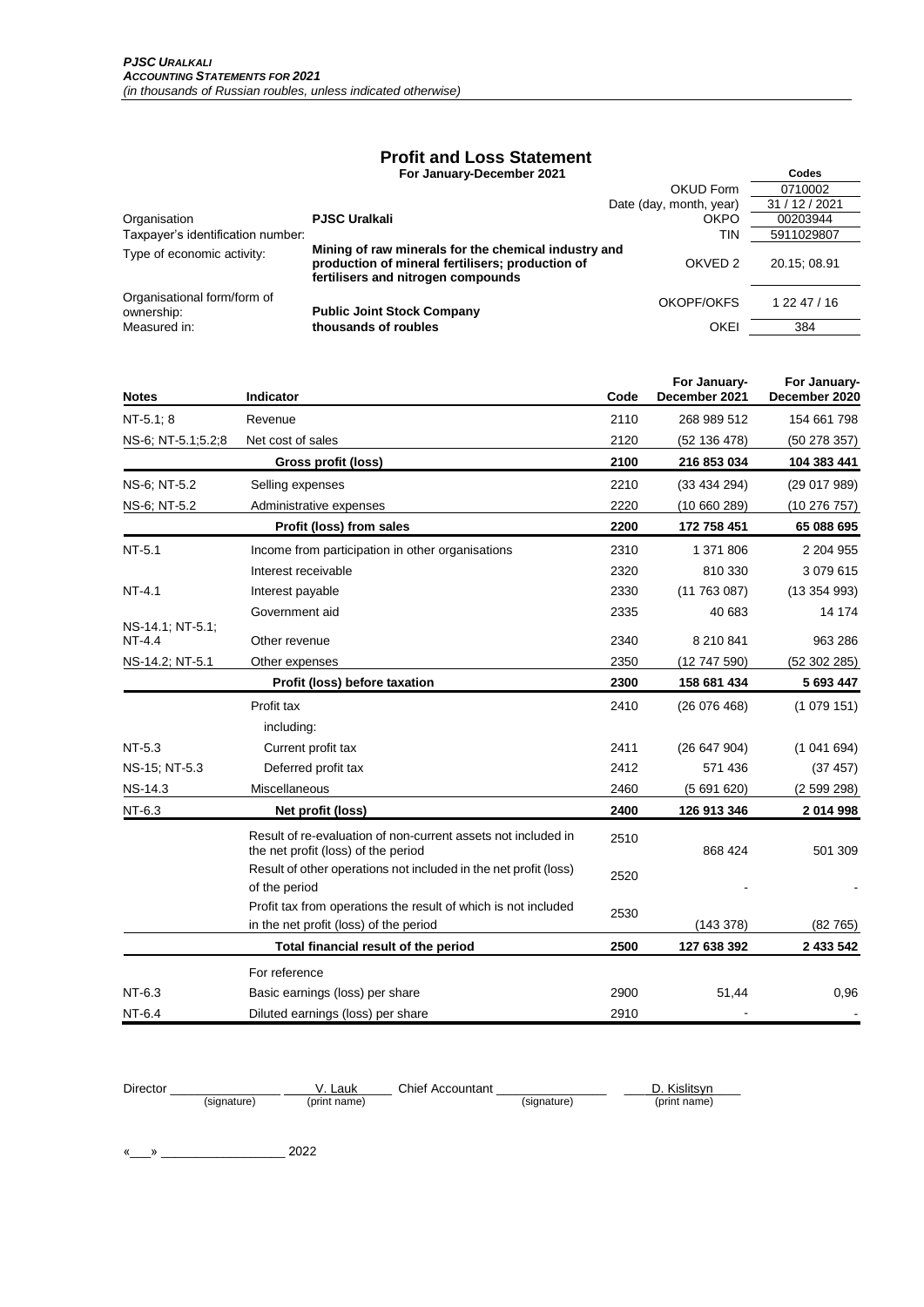# **Statement of changes in equity**

 **For January-December 2021 Codes**

|                                           |                                                                                                                                                | OKUD Form               | 0710004        |
|-------------------------------------------|------------------------------------------------------------------------------------------------------------------------------------------------|-------------------------|----------------|
|                                           |                                                                                                                                                | Date (day, month, year) | 31 / 12 / 2021 |
| Organisation                              | <b>PJSC Uralkali</b>                                                                                                                           | <b>OKPO</b>             | 00203944       |
| Taxpayer's identification number:         |                                                                                                                                                | TIN                     | 5911029807     |
| Type of economic activity:                | Mining of raw minerals for the chemical industry and<br>production of mineral fertilisers; production of<br>fertilisers and nitrogen compounds | OKVED <sub>2</sub>      | 20.15: 08.91   |
| Organisational form/form of<br>ownership: | <b>Public Joint Stock Company</b>                                                                                                              | OKOPF/OKFS              | 1 22 47 / 16   |
| Measured in:                              | thousands of roubles                                                                                                                           | <b>OKEI</b>             | 384            |

#### **1. Changes in equity**

| Indicator                                 | Code         | Charter<br>capital | Own shares<br>repurchased<br>from<br>shareholders | Added<br>capital | Reserve<br>capital | <b>Undistributed</b><br>profit<br>(uncovered<br>loss) | <b>Total</b>  |
|-------------------------------------------|--------------|--------------------|---------------------------------------------------|------------------|--------------------|-------------------------------------------------------|---------------|
| Capital as of December 31, 2019           | 3100         | 1 483 008          | $\overline{a}$                                    | 136 481 421      | 222 451            | 251 673 612                                           | 389 860 492   |
| For 2020                                  |              |                    |                                                   |                  |                    |                                                       |               |
| Increase in capital - total: including    | 3210         | $\overline{a}$     | $\blacksquare$                                    | 418 544          | $\blacksquare$     | 2014998                                               | 2 433 542     |
| Net profit                                | 3211         | X                  | X                                                 | X                | X                  | 2014998                                               | 2014998       |
| Re-evaluation of assets                   | 3212         | X                  | X                                                 | 418 544          | X                  |                                                       | 418 544       |
| Income directly related to an increase in |              |                    |                                                   |                  |                    |                                                       |               |
| capital                                   | 3213         | X                  | X                                                 |                  | X                  |                                                       |               |
| Additional issuance of shares             | 3214         |                    |                                                   |                  | X                  | X                                                     |               |
| Increase in the par value of shares       | 3215         |                    |                                                   |                  | X                  |                                                       | X             |
| Reorganisation of the legal entity        | 3216         |                    |                                                   |                  | $\overline{a}$     |                                                       |               |
| Reduction in capital - total: including   | 3220         | (833715)           | $\blacksquare$                                    | (132 800 181)    | $\blacksquare$     | (210 491 936)                                         | (344 125 832) |
| Loss                                      | 3221         | х                  | X                                                 | х                | X                  |                                                       |               |
| Re-evaluation of assets                   | 3222         | X                  | X                                                 |                  | X                  |                                                       |               |
| Income directly related to a reduction in |              |                    |                                                   |                  |                    |                                                       |               |
| capital                                   | 3223         | х                  | х                                                 |                  | х                  |                                                       |               |
| Reduction in the par value of shares      | 3224         |                    |                                                   |                  | X                  |                                                       |               |
| Reduction of the number of shares         | 3225         |                    |                                                   |                  | X                  |                                                       |               |
| Reorganisation of the legal entity        | 3226         | (833715)           | $\overline{\phantom{a}}$                          | (132 800 181)    | $\overline{a}$     | (210491936)                                           | (344 125 832) |
| <b>Dividends</b>                          | 3227         | х                  | X                                                 | х                | Х                  |                                                       |               |
| Changes in added capital                  | 3230         | X                  | X                                                 | (22511)          |                    | 22 511                                                | X             |
| Changes in reserve capital                | 3240         | X                  | X                                                 | x                | (125 057)          | 125 057                                               | X             |
| Capital as of December 31, 2020           | 3200         | 649 293            | $\blacksquare$                                    | 4 077 273        | 97 394             | 43 344 242                                            | 48 168 202    |
| For 2021                                  |              |                    |                                                   |                  |                    |                                                       |               |
| Increase in capital - total: including    | 3310         | $\overline{a}$     | $\blacksquare$                                    | 725 046          | $\blacksquare$     | 126 913 642                                           | 127 638 688   |
| Net profit                                | 3311         | X                  | X                                                 | X                | X                  | 126 913 346                                           | 126 913 346   |
| Re-evaluation of assets                   | 3312         | X                  | X                                                 | 725 046          | X                  |                                                       | 725 046       |
| Income directly related to an increase in |              |                    |                                                   |                  |                    |                                                       |               |
| capital                                   | 3313         | X                  | х                                                 |                  | X                  | 296                                                   | 296           |
| Additional issuance of shares             | 3314         |                    |                                                   |                  | X                  | X                                                     |               |
| Increase in the par value of shares       | 3315         |                    |                                                   |                  | X                  |                                                       | х             |
| Reorganisation of the legal entity        | 3316         |                    |                                                   |                  | ä,                 |                                                       |               |
| Reduction in capital - total: including   | 3320         | X                  | X                                                 | X                | $\blacksquare$     | (61 650 000)                                          | (61 650 000)  |
| Loss<br>Re-evaluation of assets           | 3321<br>3322 | X                  | X                                                 |                  | Х<br>X             |                                                       |               |
| Income directly related to a reduction    |              |                    |                                                   |                  |                    |                                                       |               |
| in capital                                | 3323         | X                  | х                                                 |                  | X                  |                                                       |               |
| Reduction in the par value of shares      | 3324         |                    |                                                   |                  | X                  |                                                       |               |
| Reduction of the number of shares         | 3325         |                    |                                                   |                  | X                  |                                                       |               |
| Reorganisation of the legal entity        | 3326         |                    |                                                   |                  | ÷.                 |                                                       |               |
| Dividends                                 | 3327         | Χ                  | х                                                 | х                | х                  | (61650000)                                            | (61650000)    |
| Changes in added capital                  | 3330         | X                  | X                                                 | (21812)          | $\blacksquare$     | 21812                                                 | х             |
| Changes in reserve capital                | 3340         | $\boldsymbol{x}$   | X                                                 | X                | $\blacksquare$     | $\blacksquare$                                        | X             |
| Capital as of December 31, 2021           | 3300         | 649 293            | $\blacksquare$                                    | 4780507          | 97 394             | 108 629 696                                           | 114 156 890   |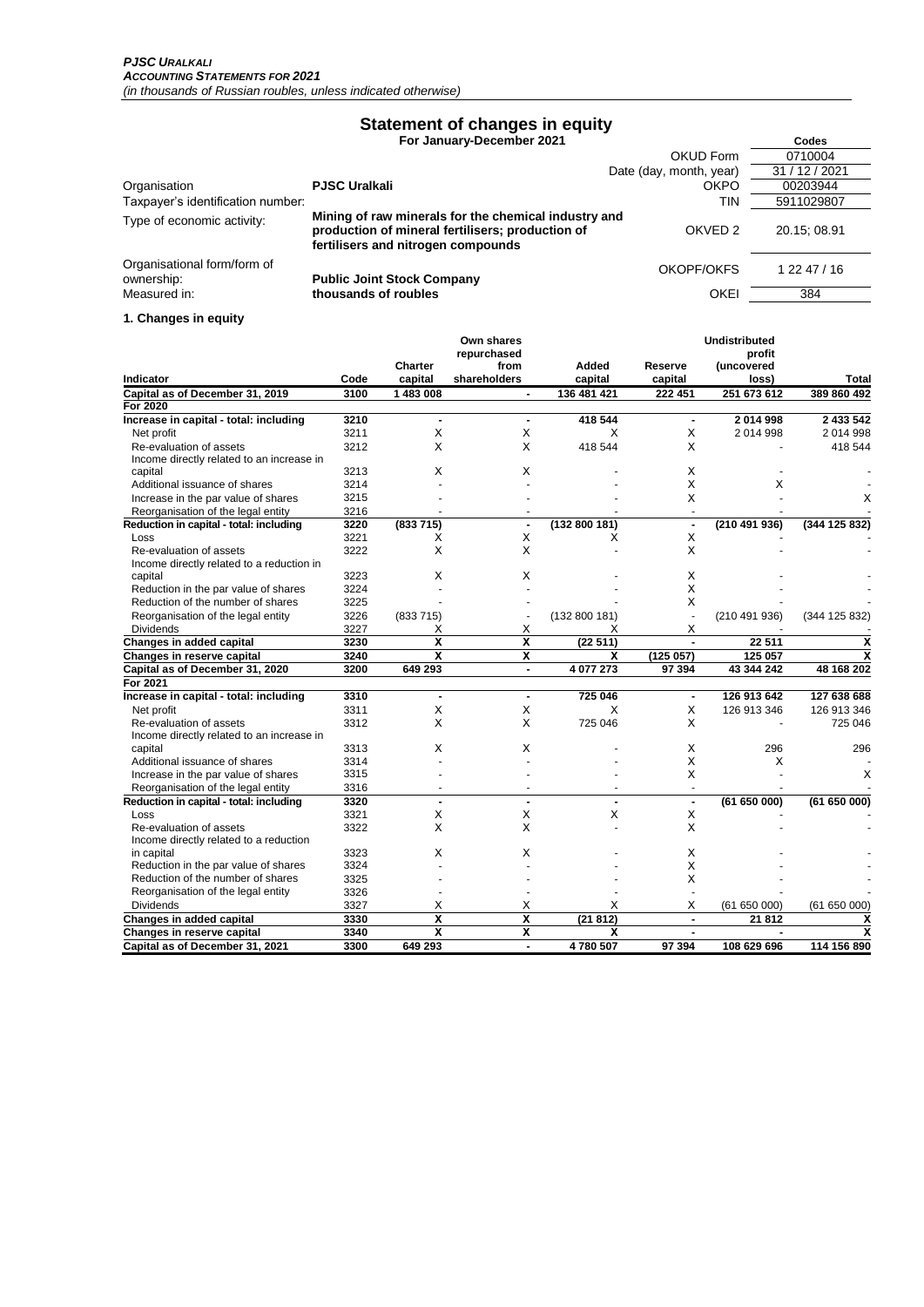# **Changes in equity (continued)**

### **2. Adjustments in view of changes in accounting policy and correction of errors**

|                                       |      | As of December | Changes in equity in 2020 | As of December     |          |
|---------------------------------------|------|----------------|---------------------------|--------------------|----------|
| Indicator                             | Code | 31,2019        | From net profit (loss)    | From other factors | 31, 2020 |
| <b>Total capital</b>                  |      |                |                           |                    |          |
| <b>Before adjustments</b>             | 3400 |                |                           |                    |          |
| Adjustment due to:                    |      |                |                           |                    |          |
| Changes in accounting policy          | 3410 |                |                           |                    |          |
| Error correction                      | 3420 |                |                           |                    |          |
| After adjustments                     | 3500 |                |                           |                    |          |
| Including:                            |      |                |                           |                    |          |
| Undistributed profit (uncovered loss) |      |                |                           |                    |          |
| Before adjustments                    | 3401 |                |                           |                    |          |
| Adjustment due to:                    |      |                |                           |                    |          |
| Changes in accounting policy          | 3411 |                |                           |                    |          |
| Error correction                      | 3421 |                |                           |                    |          |
| After adjustments                     | 3501 |                |                           |                    |          |
| Other capital items adjusted:         |      |                |                           |                    |          |
| Before adjustments                    | 3402 |                |                           |                    |          |
| Adjustment due to:                    |      |                |                           |                    |          |
| Changes in accounting policy          | 3412 |                |                           |                    |          |
| Error correction                      | 3422 |                |                           |                    |          |
| After adjustments                     | 3502 |                |                           |                    |          |

#### **3. Net assets**

| Indicator         | Code | As of December 31.<br>2021 | As of December 31.<br>2020 | As of December 31,<br>2019 |
|-------------------|------|----------------------------|----------------------------|----------------------------|
| <b>Net assets</b> | 3600 | 114 337 511                | 48 363 421                 | 390 061 745                |

| Director |             | Lauk         | <b>Chief Accountant</b> |             | Kislitsvn    |
|----------|-------------|--------------|-------------------------|-------------|--------------|
|          | (signature) | (print name) |                         | (signature) | (print name) |

«\_\_\_» \_\_\_\_\_\_\_\_\_\_\_\_\_\_\_\_\_\_ 2022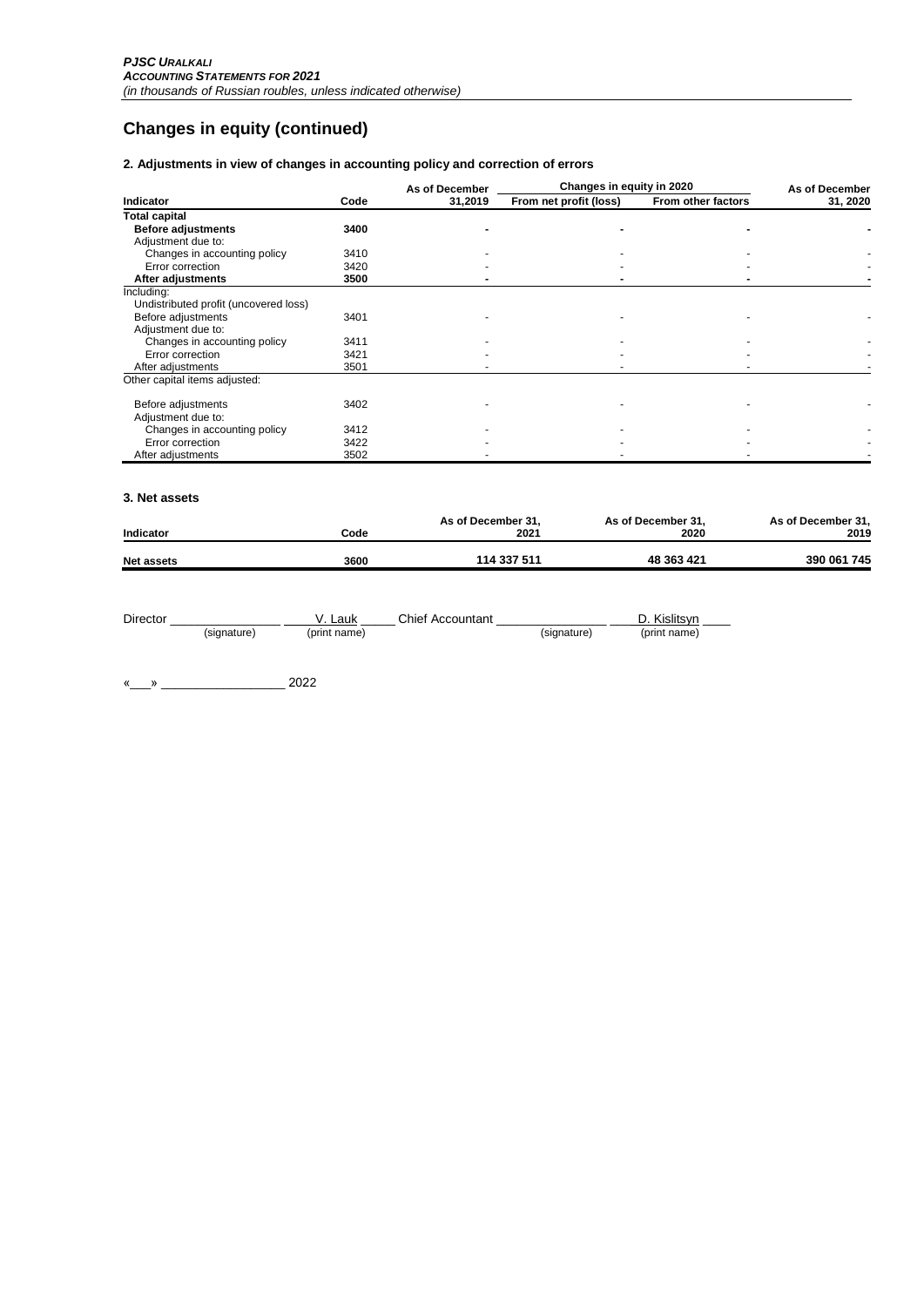### **Cash Flow Statement**

 **For January-December 2021 Codes**

|                                           |                                                                                                                                                | OKUD Form               | 0710005        |
|-------------------------------------------|------------------------------------------------------------------------------------------------------------------------------------------------|-------------------------|----------------|
|                                           |                                                                                                                                                | Date (day, month, year) | 31 / 12 / 2021 |
| Organisation                              | <b>PJSC Uralkali</b>                                                                                                                           | <b>OKPO</b>             | 00203944       |
| Taxpayer's identification number:         |                                                                                                                                                | TIN                     | 5911029807     |
| Type of economic activity:                | Mining of raw minerals for the chemical industry and<br>production of mineral fertilisers; production of<br>fertilisers and nitrogen compounds | OKVED <sub>2</sub>      | 20.15; 08.91   |
| Organisational form/form of<br>ownership: | <b>Public Joint Stock Company</b>                                                                                                              | OKOPF/OKFS              | 1 22 47 / 16   |
| Measured in:                              | thousands of roubles                                                                                                                           | OKEI                    | 384            |

|                                                                               |      | January-December | January-December |
|-------------------------------------------------------------------------------|------|------------------|------------------|
| Indicator                                                                     | Code | 2021             | 2020             |
| Cash flow from current operations                                             |      |                  |                  |
| Proceeds - total, including:                                                  | 4110 | 276 526 890      | 148 602 107      |
| From sale of products, goods, work and services                               | 4111 | 264 829 444      | 145 639 176      |
| Lease, licensing and other similar payments                                   | 4112 | 370 505          | 625 440          |
| From sale of financial investments purchased for re-sale within 3 months      | 4113 |                  |                  |
| Interest on financial investments purchased for re-sale within 3 months       |      | 86 805           | 190 467          |
| Other proceeds                                                                | 4119 | 11 240 136       | 2 147 024        |
| For reference:                                                                |      |                  |                  |
| Proceeds from subsidiaries and associated companies                           |      | 207 334 737      | 109 797 225      |
| Proceeds from the parent company                                              |      | 469 548          |                  |
| Payments - total, including:                                                  | 4120 | (133 413 587)    | (108147636)      |
| To suppliers (contractors) for raw materials, materials, work, services       | 4121 | (72767143)       | (62844531)       |
| Payments to employees                                                         | 4122 | (17681145)       | (15382910)       |
| Interest on debt obligations except interest included in the value of         |      |                  |                  |
| financial assets                                                              | 4123 | (11913418)       | (12992916)       |
| Corporate profit tax (excluding cases when the profit tax is directly related |      |                  |                  |
| to cash flow from investment or financial operations)                         | 4124 | (24 423 797)     | (1657345)        |
| In connection with the acquisition of financial investments for resale in the |      |                  |                  |
| short term (within 3 months)                                                  |      |                  |                  |
| Other payments, including:<br>disbursement of a short-term interest-free loan | 4129 | (6628084)        | (15 269 934)     |
| For reference:                                                                |      |                  | (10649353)       |
| Payments to subsidiaries and associated companies                             |      | (17 059 509)     | (25966013)       |
| Payments to the parent company                                                |      | (32644)          |                  |
| Balance of cash from current operations                                       | 4100 | 143 113 303      | 40 454 471       |
| For reference:                                                                |      |                  |                  |
| In relation to subsidiaries and associated companies                          |      | 190 275 228      | 83 831 212       |
| In relation to the parent company                                             |      | 436 904          |                  |
| Cash flow from investment operations                                          |      |                  |                  |
| Proceeds - total: including                                                   | 4210 | 67 363 201       | 22 841 414       |
| From sale of non-current assets (except financial investments),               | 4211 | 9 3 5 3          | 72 607           |
| Including:                                                                    |      |                  |                  |
| - from sale of capital assets                                                 |      | 9 1 9 8          | 68 510           |
| - from sale of other assets                                                   |      | 155              | 4 0 9 7          |
| From sale of shares (participatory stakes) of other organisations             | 4212 | 7                |                  |
| From repayment of loans, sale of debt securities (rights of claim),           |      |                  |                  |
| including:                                                                    | 4213 | 64 972 519       | 20 465 959       |
| -from repayment of loans extended to other parties                            |      | 64 972 519       | 20 465 959       |
| -from sale of debt securities (rights of claim), except financial             |      |                  |                  |
| investments acquired for re-sale in the short term                            |      |                  |                  |
|                                                                               |      |                  |                  |
| Dividends, interest on debt financial investments and similar proceeds        |      |                  |                  |
| from participatory stakes in other organisations,                             |      |                  |                  |
| Including:                                                                    | 4214 | 1 371 806        | 2 302 848        |
| - interest on debt financial investments except those acquired for re-        |      |                  |                  |
| sale in the short term                                                        |      |                  |                  |
| - dividends and similar proceeds from participatory stakes in other           |      |                  |                  |
| organisations                                                                 |      | 1 371 806        | 2 302 848        |
| Other proceeds                                                                | 4219 | 1 009 516        |                  |
| For reference:                                                                |      |                  |                  |
| Proceeds from subsidiary and associated companies                             |      | 2 780 566        | 22 771 202       |
| Proceeds from the parent company                                              |      | 13 354 539       |                  |
|                                                                               |      |                  |                  |